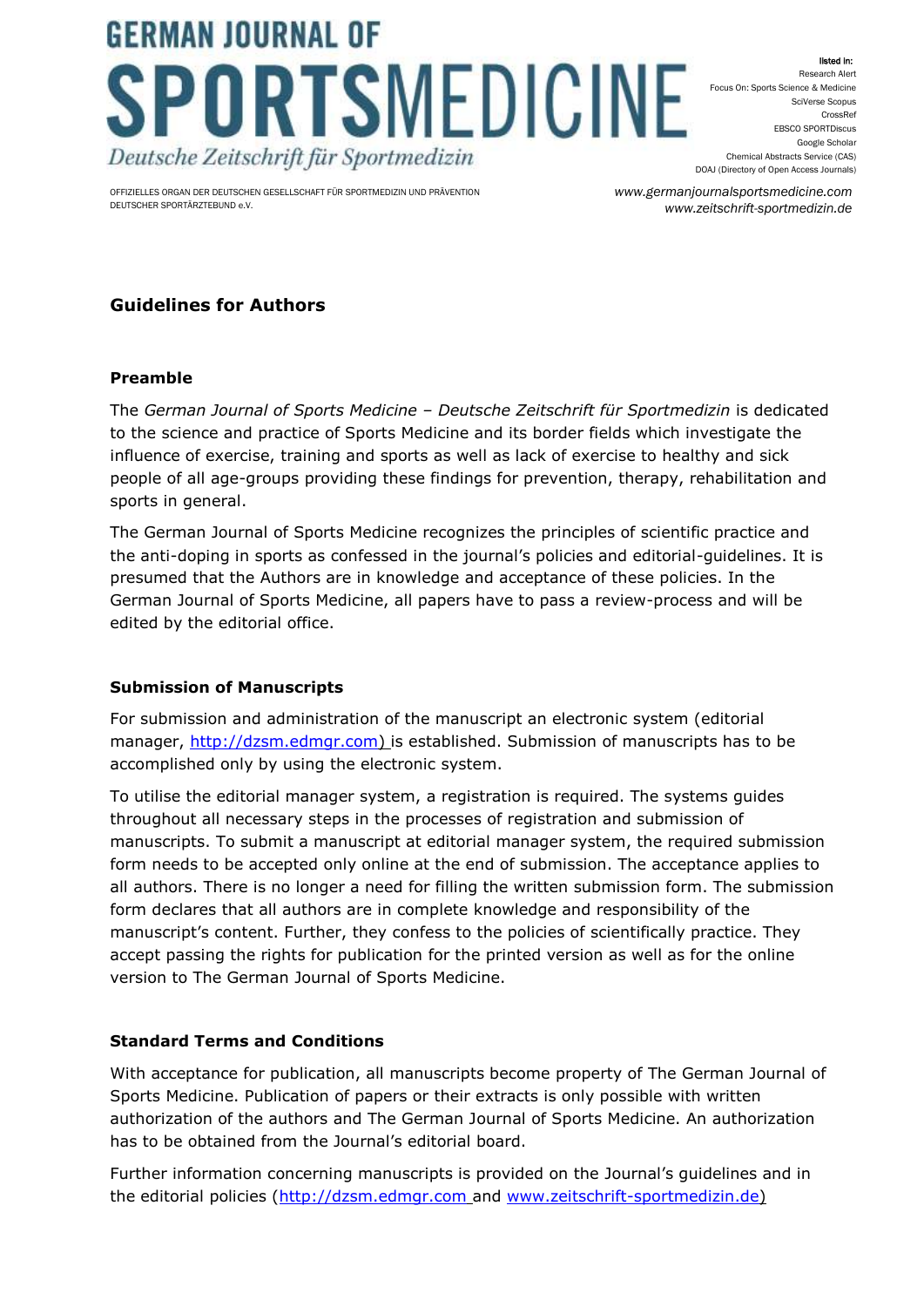Financial grants and support relating to the manuscript have to be declared. If not, the following sentence can be included: Conflict of Interest: The authors have no conflict of interest.

Following the review-process, the decision on acceptance, revision or rejection of the manuscript is carried out by the editorship (see "Editorial guidelines").

A revision or resubmission has to be submitted together with a comment on all of the reviewer's annotations via http://dzsm.edmgr.com. If necessary, the review-process has to be carried out several times.

#### **The Manuscript**

It is possible to submit: original papers, reviews, short communications, clinical case reports, reports from literature, letters to the editor, reports from congresses and personal communications. Reviewers and members of the scientific advisory committee may submit scientific reports.

Published manuscripts and even their excerpts may not be published or submitted elsewhere in the original paper's language. Cross postings of postings of papers in German language are welcome if the reference to the original publication is clearly indicated and copyrights are clarified.

The language of **all scientific articles is American English**.

Extent: An Original article should not exceed a content of 2500 words (10-12 pages including tables, references and figures. For reviews, a content of 3000 words, 5 figures/tables is accepted.

**Systematic Reviews and Metaanalyses**- about important facts in the field of experimental and practical sports medicine. Reviews should provide latest scientific data or relevant information for medical or training practice to the readership from a general point of view. Therefore, all relevant literature shall be quoted. The manuscript should not exceed seven printed pages. Discussed opinions or assumptions should be clearly defined as such to the readers.

**Clinical Reviews** should not exceed more than four printed pages, with a delimited and completed topic of sports medicine of general and practical relevance. The total length of the manuscript is about 1800 words including 15-20 selected references and two figures or two tables.

**Original Manuscripts** should describe important facts in the field of experimental and practical sports medicine. They must be short and should not exceed four printed pages. Authors wishing to submit a clinical trial should follow the CONSORT guidelines. CONSORT provides authors with a standard for reporting study results that facilitates complete and transparent reporting and supports critical evaluation and interpretation of results. The CONSORT statement consists of a 25-item checklist and flowchart. The checklist items focus on reporting how the study was designed, analyzed, and interpreted; the flowchart shows the path of all participants through the study. Here you will find the CONSORT checklist and flowchart: http://www.consort-statement.org/consort-statement/checklist; http://www.consort-statement.org/consort-statement/flow-diagram. The checklist items focus on reporting how the study was designed, analyzed, and interpreted, and the flowchart shows the path of all participants through the study.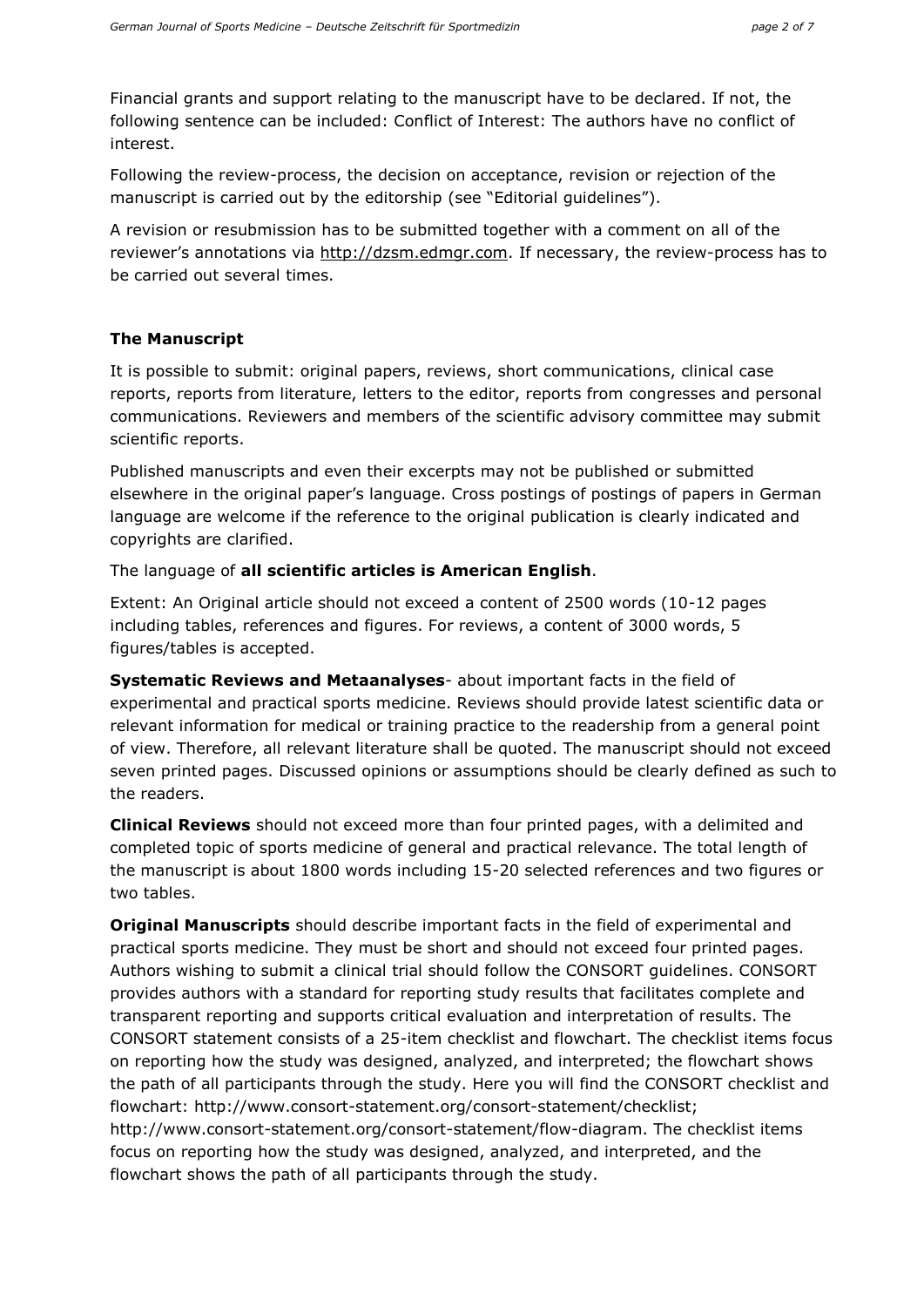**Clinical Cases and Short Reports** should not exceed more than three printed pages. They should present a certain case and discuss it with the relevant medical literature. As a rule, they contain about 10 essential references, which will help the readers to inform themselves about the theme. It is important that authors follow the CARE Case Report Guidelines. The CARE guidelines for case reports help authors reduce risk of bias, increase transparency, and provide early signals of what works, for which patients, and under which circumstances. The CARE guidelines (for Case Reports) were developed by an international group of experts to support an increase in the accuracy, transparency, and usefulness of case reports. View and download the CARE checklist here [https://www.care-statement.org/checklist.](https://www.care-statement.org/checklist)

**Letters to the Editor** are of particular interest. They should focus a point of view and express critically to published papers or to general problems of Sports Medicine. They may not offend one's personality. In individual cases, the Editorial Board reserves the right not to publish or to shorten letters to the Editor. If Letter to the Editors refer to published articles, authors of the article have the opportunity to respond within three weeks. Then, the reply will be published together with the Letter to Editor.

**Guidelines for Sports Medicine** can be submitted only by authorized committees of the German Society of Sports Medicine. Additionally, the Editorial Board may ask certain authors or working groups to write articles for special themes which may serve as guidelines.

**Reports from Literature** may be submitted independently and are requested by the Editorial Board. Essential and important manuscripts for the medical or sports medical progress should be reviewed, in general they should not exceed 1/2 printed page.

**Scientific Short Reports and Case Reports** should not exceed a content of more than 1800 words and 2 figures/tables. Scientific editorials comprise up to 1200 words including literature and 1 figure or table. The permitted extent for all submissions should be adhered to. Exceptions are possible and exceedances are charged with a due of 150 Euro per page.

| Original Article:         | 2500 Words (max. 40 References)                                                 |
|---------------------------|---------------------------------------------------------------------------------|
| Review:                   | 3000 Words (max. 50 References)                                                 |
| Clinical Review:          | 2400 Words (max. 20 selected References)                                        |
| Short Report/Case Report: | 1800 Words (ca. 15-20 References)                                               |
| Editorial:                | 750 Words (one page), 1.500 Words (two pages),<br>(incl. max. 10-15 References) |
| Literature Overview:      | 400 Words (half page), 750 Words (one page)                                     |

## **The manuscript's pages have to be numbered consecutively in a left-aligned manner.**

**Lines should be numbered in a left-aligned shape throughout the manuscript.** A word count including the bibliography is expected. Please use gender-neutral language.

In the running text, figures and tables have to be referred to with consecutively numbering.

Submitting the manuscript, the abstract, the manuscript (word.doc) itself without figures and tables, reference, tables and figures have to be uploaded separately in a discrete order.

The system provides corresponding indications and instructions.

Only reprintable figures and tables will be accepted (see rules of configuration).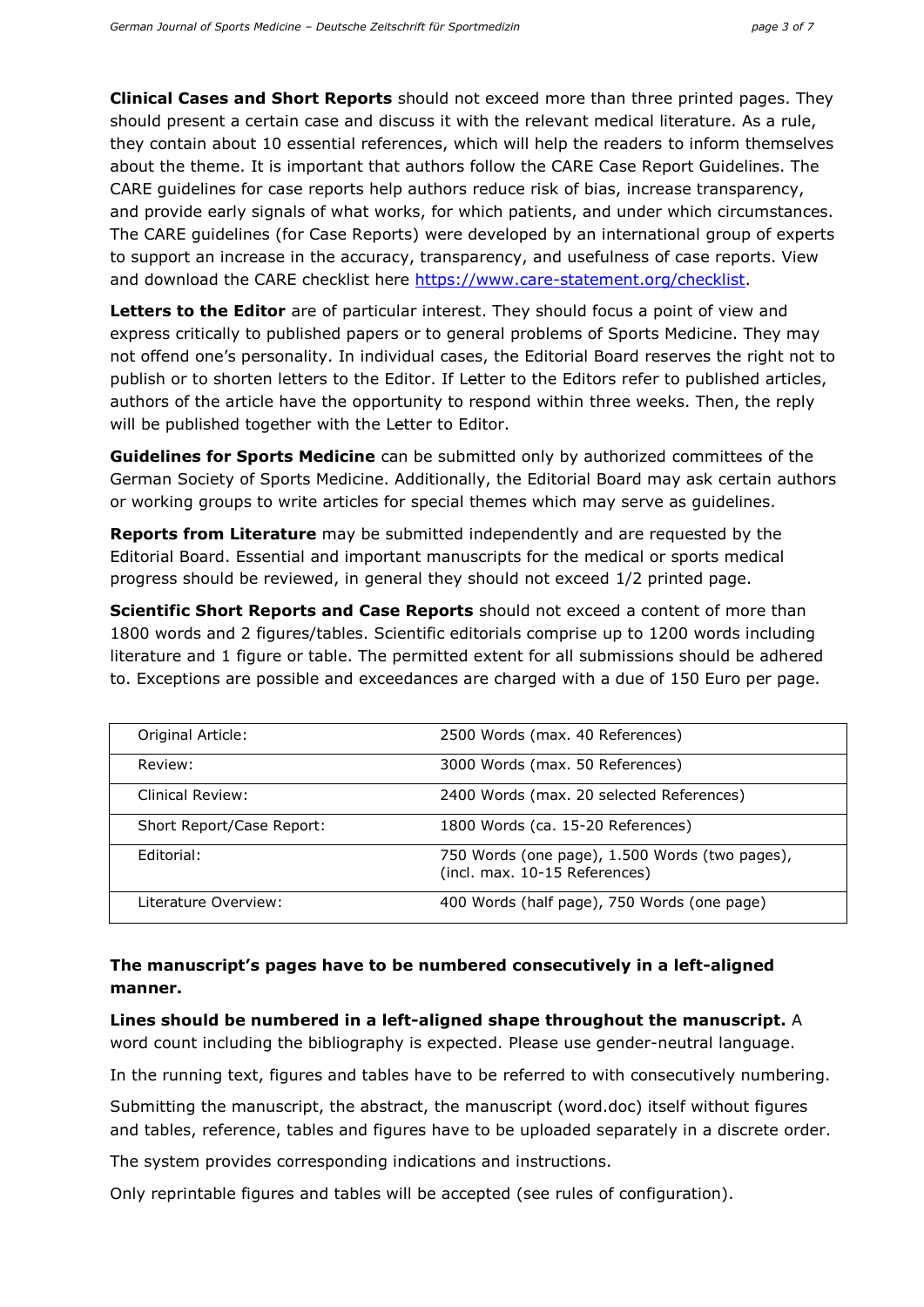Every quoted literature has to be indicated as reference.

### **Accepted Manuscripts**

In case of publishing, the manuscript will be sent to the author as a pdf-file via e-mail (page proof). The proof has to be sent back to the editorial office together with a print approval within three days after receiving. Lacking a page proof, publication may be carried out without print approval.

#### Configuration of manuscripts

-Front page – Summary (German and English version) –Problems and Objectives/Aims – Material and Methods- Rsults- Discussion- Acknowledgement, References, Appendix (figures, tables)

### Special details for manuscripts

- Front page: author/s, institution or division, English title, German subtitle and short title.
- Author's address (Phone number, fax, academic degree, function and an institutional email address)
- Word count of manuscript
- Word count of summary (German and English)

#### **Summary**

It has to be clipped and precise and should deal with the objective of investigation and give all of the important information as well. Further it should describe the most important results (if possible quantitatively, as numerical value) and contain new information and important conclusions. It should comprise 200 words. A maximum of 230 words is allowed.

The summary has to be presented in a structured manner according to the following order: Problem, methods, results, discussion, conclusion. Unsubstantial phrases like "the results will be discussed" are not allowed.

The summaries must be submitted in English and German language. They should be 200 words each and may not exceed 230 words each. Please include 4 to 5 keywords in German and English which are not included in the article title and which indicate additional important aspects. This will increase the frequency of citations, as titles and keywords will be evaluated for databases.

If you are unable to submit a German summary, please contact the managing editor [\(editor@germanjournalsportsmedicine.com\)](mailto:editor@germanjournalsportsmedicine.com).

#### Introduction, problems and aim

Introduction and objectives are supposed to describe the publication's intention, to present the current scientific knowledge and to declare the publications` aims.

Material and methods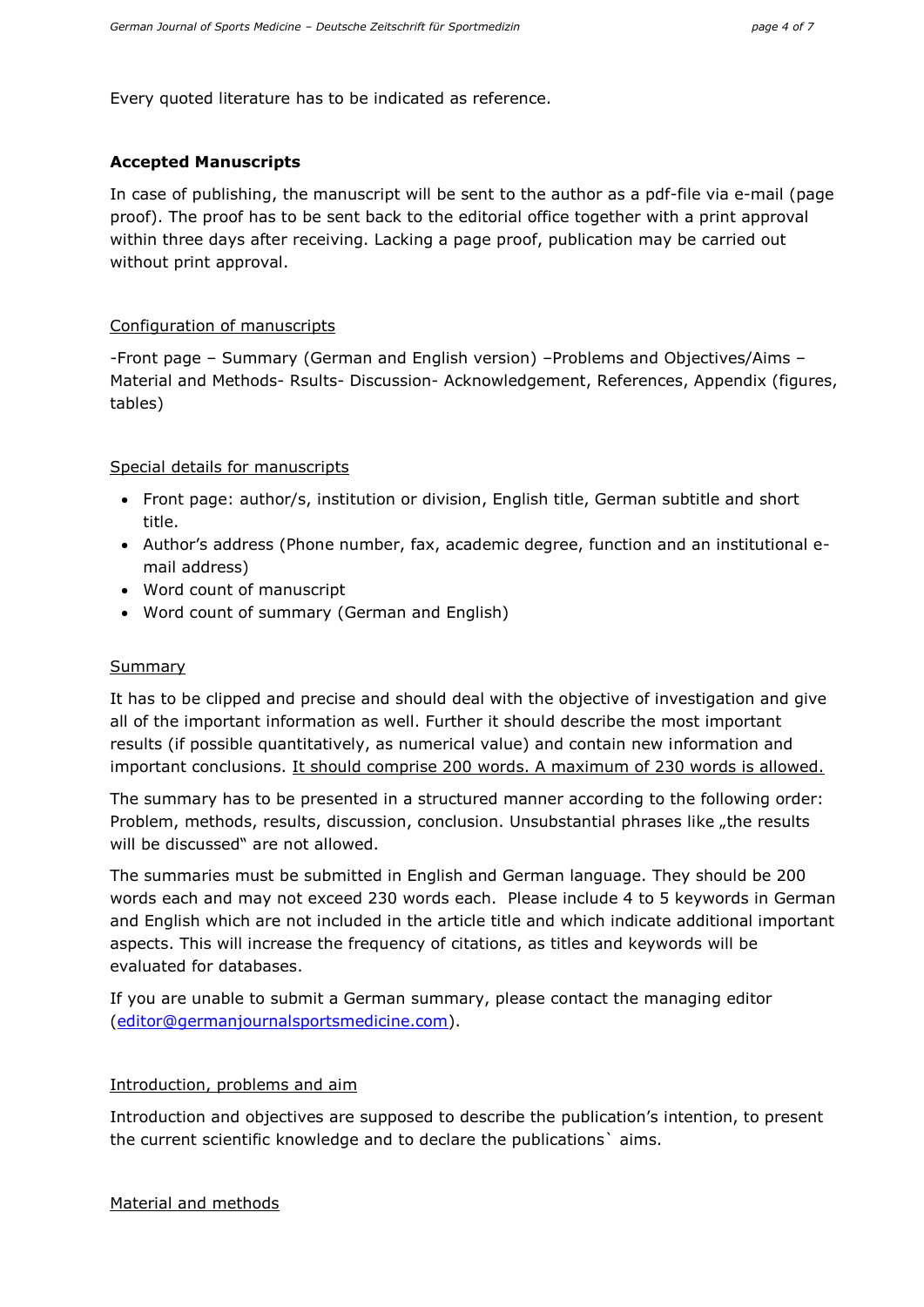In case of a clinical or an experimental examination the examined probands or patients, applied methods and statistical operations are supposed to be presented completely and comprehensible. The acceptance by an ethic commission/committee? has to be stated. The ethics number of the study needs to be provided.

#### Results

Results should be presented as text, graphically or in tables. A redundant documentation of data (text, tables etc) should be avoided. Units should be presented according to SIclassifications (except: mmHg) and with fraction stroke (1/min, mmol/L, mg/L).

### Discussion

The results should be discussed and not be recapitulated. Unclear or antithetic aspects and references from literature should be exposed and discussed. Besides the evaluation of the results, conclusions for practice studies and for praxis are of particular importance. They should be given separately.

## Acknowledgement and Indications of Support and Cooperation

Acknowledgement and indications of support and cooperation are supposed to be indicated at the end of the text together with directions to third party grants. This applies particularly to supporting business and to coworker, cooperation that did not contribute substantially to all parts of the study or the manuscript. Financial, other forms of support or cooperation with institutions, companies or manufacturers have to be fully declared. The ethics number of the study needs to be provided.

If this is not the case, the manuscripts will be provided with the appropriate postscript by the editorial staff: Conflict of interest: The authors have no conflict of interest.

## **References**

Only literature that appears in the text should be listed in the list of references. Unpublished data and papers should not be cited. Diploma and final exams are not accepted for citation.

The list of references has to be arranged with the main author's names (or if no author is available, with organization/institution) in alphabetical order and should be numbered consecutively. In the text, bibliographical references should be indicated with Arabic numerals.

With articles in scientific journals, the author's surname is listed first, followed by the abbreviated forename. The paper's full title is indicated first, followed by the international journals international abbreviation, the journal's volume, the year of publication and the number of pages:

 Hiatt WR, Regensteiner JG, Wolfel EE, Carry MR, Brass EP. Effect of exercise training on skeletal muscle histology and metabolism in peripheral arterial disease. J Appl Physiol 1996; 81: 780-788.

In Journals, the issue number and the pages follow starting from page 1, the year of publication (from…to…).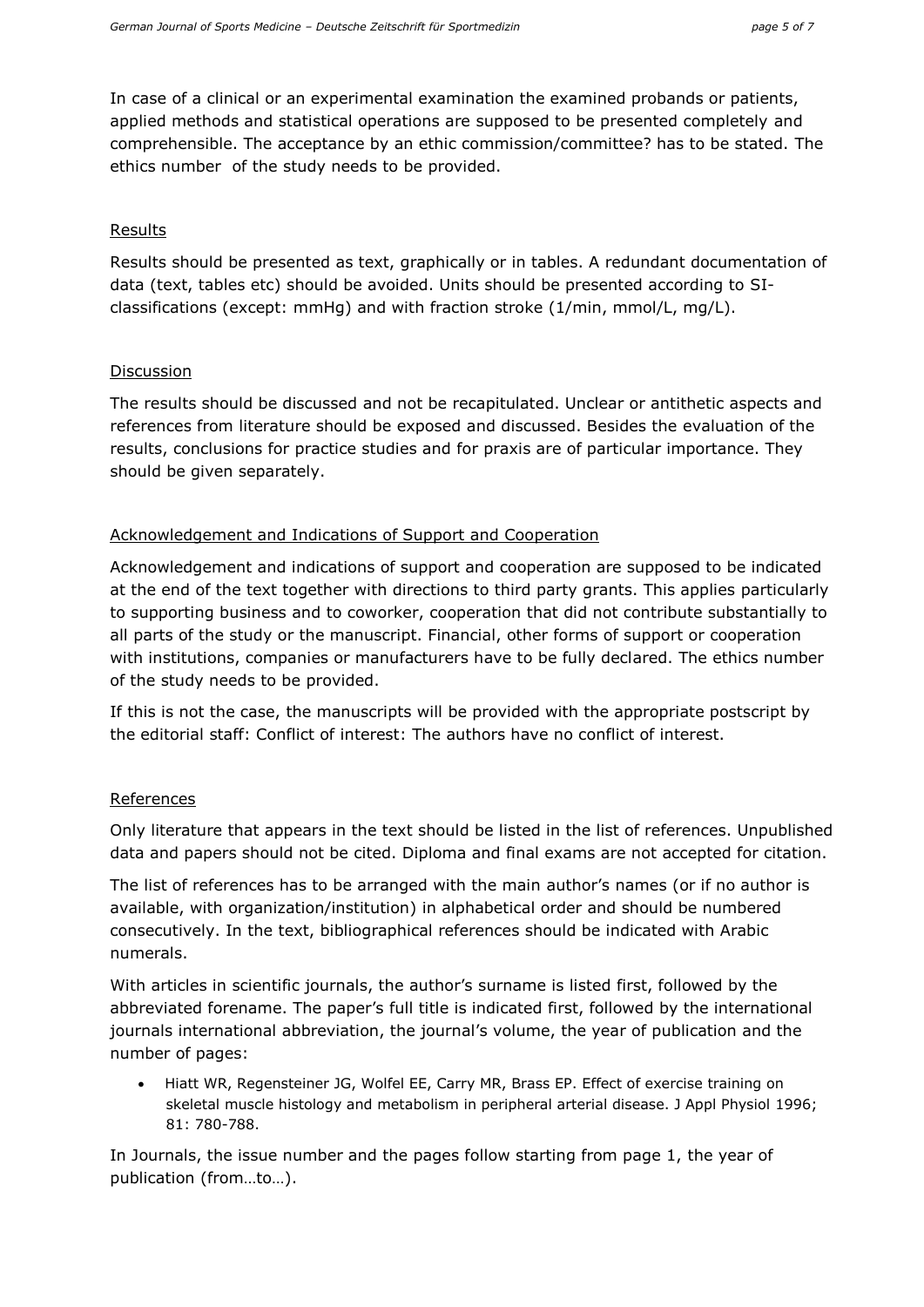Listing a book, the author's name (see journals) is followed by the paper's original title, the names of the editors and the book's title. Separated by a point, the publishing company and its location should be quoted followed by the year of publication and the pagination. Commas separate the indications.

 Poortsmans JR. Effects of long lasting exercise and training on protein metabolism, in: Howald H, Poortsmans JR (Ed): Metabolic adaptions to prolonged physical exercise. Birkhäuser Verlag, Basel, 1975, 212-226.

The Citavi software for citation [\(www.citavi.com\)](http://www.citavi.com/) provides the style used for citation.

### Figures

Figures are supposed to be numbered in a consecutively manner and should be abbreviated in the running text as Fig.

A list quoting the captions has to be provided. A consistent graphical design for all figures cited in a paper is essential. Usually, figures should be drawn in black and white. Coloured pictures will be charged to the authors.

Displaying data backgrounds with gridlines, lines and shades of grey have to be avoided. Xand Y- axis should be tagged with external marks. They should be labelled with fonts of a sufficient size.

A font like Arial is favoured. The axis legends should be orientated to the axis. Further they should describe the displayed quantities and the unity in brackets ( ). Supertitles are undesired; rather should they be integrated in the caption. Lines should be explained in the caption. They have to be of sufficient size as well. Presenting median or mean value, measures of variation should be provided. Differences have to be marked with asterisks e.g.\* p<0.05. The meaning of all symbols has to be elucidated.

All figures should be delivered separately in a resolution of at least 300 dpi (this corresponds to 100% of the output size). Two examples: A.) a picture of  $10 \times 10$  cm, with a resolution of 300 dpi = representation in 10 x 10 cm, B.) a picture of 10 x 10 cm, with a resolution of 72 dpi = representation in the magazine in  $2.5 \times 2.5$  cm).

The image material should always be submitted to the editorial department as JPG, TIFF or EPS with the corresponding high resolution, or as vectorized data.

In bar diagrams with filled areas, simple lines or shading are preferred. Otherwise, they have to be contrasted with white, light grey and dark grey.

## Tables

Tables get numbered and attached to the manuscript **on separate sheets**. In the running text the Name Table followed by the table's number is to be used. Table's captions stand above the table with the word "Table" in full and a left-aligned text. In the columns the parameter and the unit used in the measurements are to be indicated clearly. Abbreviations have to be declared in the table's captions. Differences have to be declared according to the level of significance and specified in the caption. The table need to be uploaded **in excel format and separately.**